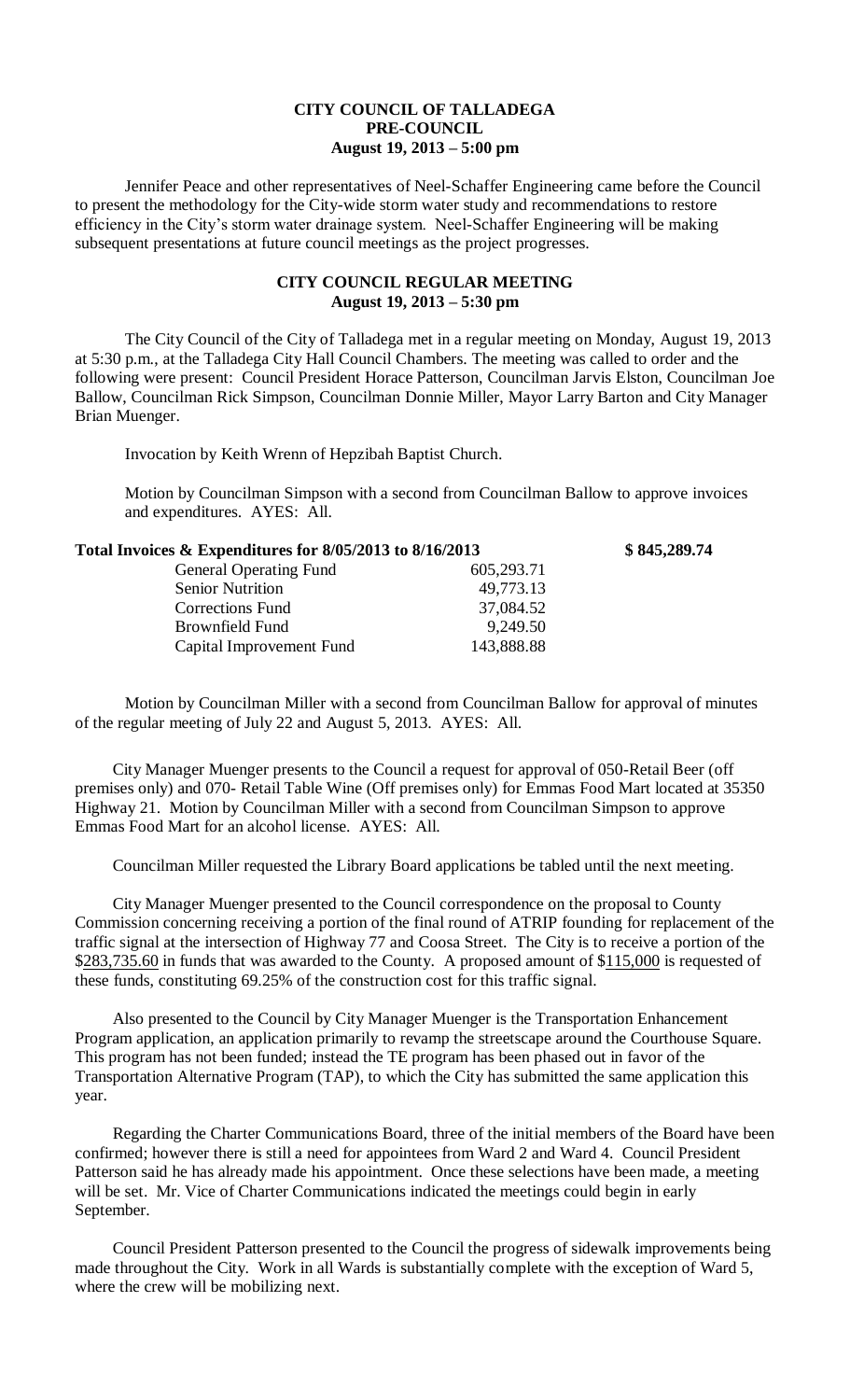City Manager Muenger brought to the Council an update on the CSX Rail Car Cleanup. The cleanup was mobilized last week and should be finished by the end of the week.

Public Works Director Phillips, deferred to by City Manager Muenger, presented an update on truck traffic on the 275 Bypass. She said she has sent 101 emails to vendors of Koch Foods and Precision Strip encouraging their use of the 275 Bypass.

**Resolution #2849** approving a contract with East Central Alabama Football Officials Association for football games with the Department of Parks & Recreation teams for a cost not to exceed \$2,500.

**Resolution #2850** approving a contract with Coosa Valley Officials Association for soccer and basketball games with the Department of Parks & Recreation teams for a cost not to exceed \$10,000.

**Resolution #2851** approving the City's Motor Vehicle Operation Policy.

**Resolution #2852** approving an agreement with Diamond Tours for a Senior Program trip to Savannah, Georgia pending compliance with insurance and licensing requirements with all costs covered by the participants.

**Resolution #2853** approving an agreement with the State of Alabama for maintaining pavement markings and signs at the Spring Street railway crossing (Project No. STPRR-1T08(601)).

**Resolution #2854** approving an agreement with the State of Alabama for maintaining pavement markings and signs at the  $17<sup>th</sup>$  Street – Stephen J. White Memorial Blvd. railway crossing (Project No. STPRR-1T04(600)).

Motion by Councilman Ballow with a second by Councilman Miller for approval of Resolutions #2849-2854. Roll call. Resolutions #2849, #2850 and #2852-2854 AYES: All; Resolution #2851 AYES: Councilman Elston, Councilman Ballow, Council President Patterson, NAYS: Councilman Miller and Councilman Simpson

Motion by Councilman Ballow with a second by Councilman Miller to approve invoices and expenditures for the Water Department. AYES: All.

| Water Department Expenditures for 08/08/2013 to 08/15/2013 |              | \$512,583.75 |
|------------------------------------------------------------|--------------|--------------|
| <b>O</b> perations & Maintenance                           | 223, 243. 45 |              |
| Revenue                                                    | 289,340.30   |              |

Director Thomerson of the Water Department came before the Council regarding the work scheduled to start on the Mt. Olive water system. The work plan includes continued use of the Water Quality Inspection Form to establish baseline records of water quality, complaints, inspections, and information as it pertains to each complaint received, continued assistance with providing bottled water and rust-inhibitor treatment product, upgrading/replacing existing water mains to a minimum of 6 inches, looping of existing dead end mains to provide better water flow and fire protection throughout the service area, replacement of all antiquated service lines from the main to the customer's meter, and providing customer education as it pertains to details of how various components of water affects plumbing and proper flushing of the hot water heater.

**Resolution #2855** approving a contract with InSite Engineering for Leak Detection Services not to exceed \$16,000.

**Resolution #2856** approving a contract with InSite Engineering for rehabilitation of Filters 5-8 at the Main Water Treatment Plant not to exceed \$30,700.

**Resolution #2857** waiving the fees associated with the FOG program (Ordinance #1682) for the 2013-2014 fiscal year.

Motion by Councilman Miller with a second by Councilman Ballow for approval of Resolution #2855-#2857. Roll Call. AYES: All.

Brought before the Council are the Council Meeting Dates for September 2013. The first meeting being September 9, 2013 and the second being September 23, 2013.